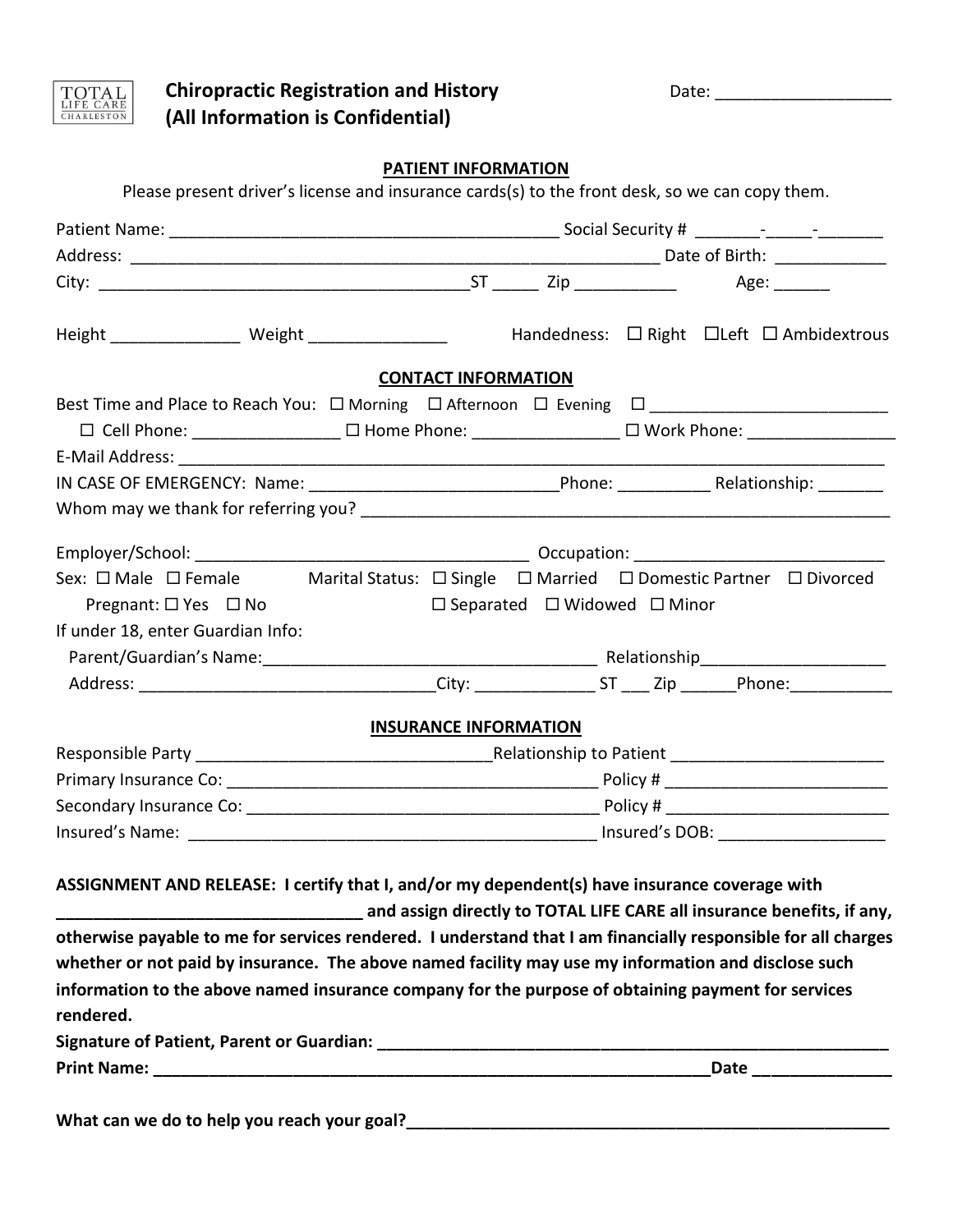|             | <b>CURRENT HEALTH CONDITION</b>                                                                                                                                                                                                                                                              |
|-------------|----------------------------------------------------------------------------------------------------------------------------------------------------------------------------------------------------------------------------------------------------------------------------------------------|
|             | <b>First Complaint (CHOOSE ONLY ONE):</b> $\square$ Neck $\square$ Mid Back $\square$ Low Back $\square$ Headaches/Migraines                                                                                                                                                                 |
|             |                                                                                                                                                                                                                                                                                              |
|             |                                                                                                                                                                                                                                                                                              |
|             |                                                                                                                                                                                                                                                                                              |
|             | Is the condition getting worse? $\Box$ No $\Box$ Yes What makes it worse or what brings it on (Check all that                                                                                                                                                                                |
|             | apply): $\Box$ Cold $\Box$ Heat $\Box$ Sitting $\Box$ Standing $\Box$ Laying Down $\Box$ Repetitive Movement $\Box$ Stress                                                                                                                                                                   |
|             | □ Driving □ Bending □ Lifting □ Walking □ Other_________________________________                                                                                                                                                                                                             |
|             | What are you doing that helps? $\Box$ Ice $\Box$ Heat $\Box$ Adjustments $\Box$ Massage $\Box$ No Light $\Box$ No Sound                                                                                                                                                                      |
|             |                                                                                                                                                                                                                                                                                              |
|             | <b>Describe the complaint (check all that apply):</b> $\Box$ Burning $\Box$ Sharp $\Box$ Throbbing $\Box$ Pinching $\Box$ Squeezing                                                                                                                                                          |
|             | $\Box$ Numb $\Box$ Tingling $\Box$ Shooting $\Box$ Stabbing $\Box$ Deep $\Box$ Electric Shock $\Box$ Achy $\Box$ Dull $\Box$ Stiff $\Box$                                                                                                                                                    |
|             |                                                                                                                                                                                                                                                                                              |
|             | Rate the severity of complaint on scale from 0 (least) to 10 (most severe)Now Average Best Worst                                                                                                                                                                                             |
|             | When do you feel the complaint the most? $\Box$ Morning $\Box$ Afternoon $\Box$ Evening $\Box$ Night $\Box$ __________                                                                                                                                                                       |
|             |                                                                                                                                                                                                                                                                                              |
|             |                                                                                                                                                                                                                                                                                              |
|             |                                                                                                                                                                                                                                                                                              |
|             | <b>Second Complaint (CHOOSE ONLY ONE):</b> $\Box$ Neck $\Box$ Mid Back $\Box$ Low Back $\Box$ Headaches/Migraines<br>Is the complaint on your: □ Left side □ Right Side □ Middle □ Other _______________________________                                                                     |
|             | Think back, when did your symptoms first appear? Year?                                                                                                                                                                                                                                       |
|             | Is the condition getting worse? $\Box$ No $\Box$ Yes What makes it worse or what brings it on (Check all that<br>apply): □ Cold □ Heat □ Sitting □ Standing □ Laying Down □ Repetitive Movement □ Stress<br>□ Driving □ Bending □ Lifting □ Walking □ Other_________________________________ |
|             | What are you doing that helps? $\Box$ Ice $\Box$ Heat $\Box$ Adjustments $\Box$ Massage $\Box$ No Light $\Box$ No Sound                                                                                                                                                                      |
|             |                                                                                                                                                                                                                                                                                              |
|             | <b>Describe the complaint (check all that apply):</b> $\Box$ Burning $\Box$ Sharp $\Box$ Throbbing $\Box$ Pinching $\Box$ Squeezing                                                                                                                                                          |
|             | $\Box$ Numb $\Box$ Tingling $\Box$ Shooting $\Box$ Stabbing $\Box$ Deep $\Box$ Electric Shock $\Box$ Achy $\Box$ Dull $\Box$ Stiff $\Box$                                                                                                                                                    |
|             |                                                                                                                                                                                                                                                                                              |
|             | Rate the severity of complaint on scale from 0 (least) to 10 (most severe) Now __ Average __ Best __ Worst __                                                                                                                                                                                |
|             | When do you feel the complaint the most? $\Box$ Morning $\Box$ Afternoon $\Box$ Evening $\Box$ Night $\Box$ _____________                                                                                                                                                                    |
|             | How long does the complaint usually last? (How many?) Hours _____ Minutes ______ $\Box$ _________________                                                                                                                                                                                    |
|             |                                                                                                                                                                                                                                                                                              |
|             | If there are more complaints, please ask for a continuation sheet.                                                                                                                                                                                                                           |
| Dr's Notes: |                                                                                                                                                                                                                                                                                              |

Areas Examined:  $\Box$  Cervical  $\Box$  Thoracic  $\Box$  Lumbar  $\Box$ Shoulder  $\Box$  Wrist  $\Box$  Hip  $\Box$  Knee  $\Box$  Ankle/Foot

\_\_\_\_\_\_\_\_\_\_\_\_\_\_\_\_\_\_\_\_\_\_\_\_\_\_\_\_\_\_\_\_\_\_\_\_\_\_\_\_\_\_\_\_\_\_\_\_\_\_\_\_\_\_\_\_\_\_\_\_\_\_\_\_\_\_\_\_\_\_\_\_\_\_\_\_\_\_\_\_\_\_\_\_\_\_\_\_\_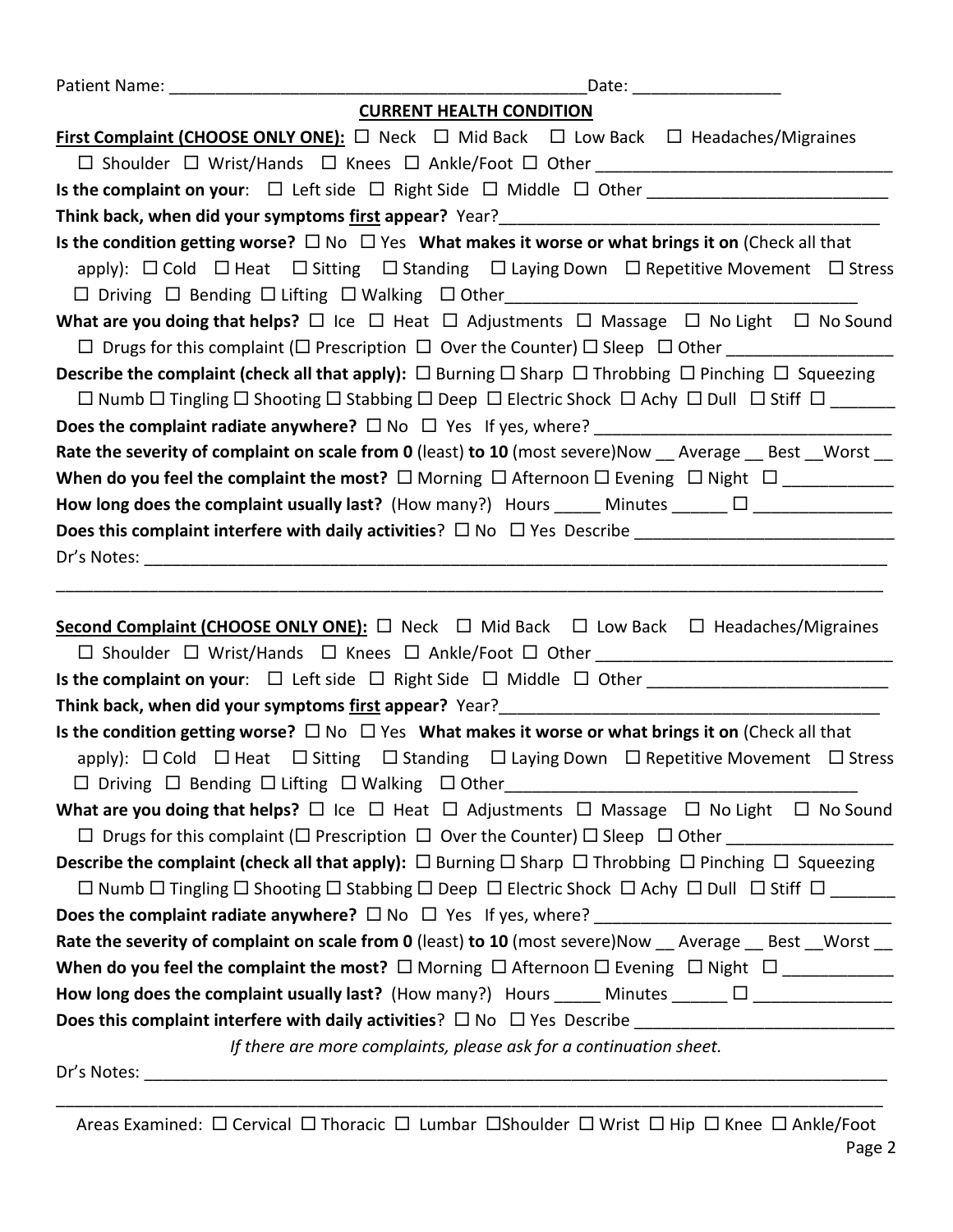TOTAL LIFE CARE Patient Name: \_\_\_\_\_\_\_\_\_\_\_\_\_\_\_\_\_\_\_\_\_\_\_\_\_\_\_\_\_\_\_\_\_\_\_\_\_\_\_\_\_\_\_\_\_Date: \_\_\_\_\_\_\_\_\_\_\_\_\_\_\_\_ CHARLESTON **HEALTH HISTORY** Place a mark on "Past" or "Now" to indicate if you have had any of the following: **AIDS/HIV** Past Now **Goiter** Past Now **Pacemaker** Past Now **Alcoholism**  $\Box$  Past  $\Box$  Now | Glaucoma  $\Box$  Past  $\Box$  Now | Parkinson's  $\Box$  Past  $\Box$  Now **Allergy Shots**  $\Box$  Past  $\Box$  Now | Gonorrhea  $\Box$  Past  $\Box$  Now | Pinched Nerve  $\Box$  Past  $\Box$  Now **Anemia** Past Now **Gout** Past Now **Pneumonia** Past Now **Anorexia** Past Now **Heart Disease** Past Now **Prostate Problems** Past Now **Arthritis**  $\Box$  Past  $\Box$  Now **Hepatitis**  $\Box$  Past  $\Box$  Now **Rheumatoid Arthritis**  $\Box$  Past  $\Box$  Now **Asthma** Past Now **Herniated Disc** Past Now **Stroke** Past Now **Breast Lump**  $\Box$  Past  $\Box$  Now | **Herpes**  $\Box$  Past  $\Box$  Now | **Thyroid Problems**  $\Box$  Past  $\Box$  Now **Bronchitis**  $\Box$  Past  $\Box$  Now | **High Cholesterol**  $\Box$  Past  $\Box$  Now | **Tumors**  $\Box$  Past  $\Box$  Now **Cancer** Past Now **Kidney Disease** Past Now **Ulcers** PastNow **Chicken Pox**  $\Box$  Past  $\Box$  Now | Migraine  $\Box$  Past  $\Box$  Now | Vaginal Infection  $\Box$  Past  $\Box$  Now **Diabetes** Past Now **Measles** Past Now **Venereal Disease** Past Now **Emphysema**  $\Box$  Past  $\Box$  Now | **Mononucleosis**  $\Box$  Past  $\Box$  Now | **Whooping Cough**  $\Box$  Past  $\Box$  Now **Epilepsy** Past Now **Multiple Sclerosis**  Past Now **Other**\_\_\_\_\_\_\_\_\_\_ Past Now **Fractures**  $\Box$  Past  $\Box$  Now | **Osteoporosis**  $\Box$  Past  $\Box$  Now |  $\Box$  Past  $\Box$  Now Date of last: Spinal Exam \_\_\_\_\_\_\_\_\_\_\_\_\_\_\_\_\_\_\_\_\_\_\_\_\_\_\_\_\_\_\_ MRI, CT Scan \_\_\_\_\_\_\_\_\_\_\_\_\_\_\_\_\_\_\_\_\_\_\_\_\_\_ Spinal X-ray \_\_\_\_\_\_\_\_\_\_\_\_\_\_\_\_\_\_\_\_\_ Urine Test \_\_\_\_\_\_\_\_\_\_\_\_\_\_\_\_\_\_\_ Blood Test \_\_\_\_\_\_\_\_\_\_\_\_\_\_\_\_\_ Previous Chiropractic Care?  $\Box$  No  $\Box$  Yes Dr's Name and approximate date of last visit and the set of the set of the set of the set of the set of the set of the set of the set of the set of the set o What treatment have you already received for your current condition?  $\Box$  Medication  $\Box$  Surgery  $\Box$  Physical Therapy  $\Box$  Chiropractic Services  $\Box$  None  $\Box$  Other Name of other Doctor(s) who have treated you for this condition Have You Had (List All) The Superinten Description The Description Date(s) Occurred Motor Vehicle Accidents (all, including fender benders)\_\_\_\_\_\_\_\_\_\_\_\_\_\_\_\_\_\_\_\_\_\_\_\_\_\_\_ \_\_\_\_\_\_\_\_\_\_\_\_\_\_\_\_ \_\_\_\_\_\_\_\_\_\_\_\_\_\_\_\_\_\_\_\_\_\_\_\_\_\_\_\_\_\_\_\_\_\_\_\_\_\_\_\_\_\_\_\_\_\_\_\_\_\_\_\_\_\_\_\_\_\_\_\_\_\_\_\_\_\_\_\_\_\_\_ \_\_\_\_\_\_\_\_\_\_\_\_\_\_\_\_ \_\_\_\_\_\_\_\_\_\_\_\_\_\_\_\_\_\_\_\_\_\_\_\_\_\_\_\_\_\_\_\_\_\_\_\_\_\_\_\_\_\_\_\_\_\_\_\_\_\_\_\_\_\_\_\_\_\_\_\_\_\_\_\_\_\_\_\_\_\_\_ \_\_\_\_\_\_\_\_\_\_\_\_\_\_\_\_ \_\_\_\_\_\_\_\_\_\_\_\_\_\_\_\_\_\_\_\_\_\_\_\_\_\_\_\_\_\_\_\_\_\_\_\_\_\_\_\_\_\_\_\_\_\_\_\_\_\_\_\_\_\_\_\_\_\_\_\_\_\_\_\_\_\_\_\_\_\_\_ \_\_\_\_\_\_\_\_\_\_\_\_\_\_\_\_ Broken Bones \_\_\_\_\_\_\_\_\_\_\_\_\_\_\_\_\_\_\_\_\_\_\_\_\_\_\_\_\_\_\_\_\_\_\_\_\_\_\_\_\_\_\_\_\_\_\_\_\_\_\_\_\_\_\_\_\_\_\_\_ \_\_\_\_\_\_\_\_\_\_\_\_\_\_\_\_ \_\_\_\_\_\_\_\_\_\_\_\_\_\_\_\_\_\_\_\_\_\_\_\_\_\_\_\_\_\_\_\_\_\_\_\_\_\_\_\_\_\_\_\_\_\_\_\_\_\_\_\_\_\_\_\_\_\_\_\_\_\_\_\_\_\_\_\_\_\_\_ \_\_\_\_\_\_\_\_\_\_\_\_\_\_\_\_ Dislocations: \_\_\_\_\_\_\_\_\_\_\_\_\_\_\_\_\_\_\_\_\_\_\_\_\_\_\_\_\_\_\_\_\_\_\_\_\_\_\_\_\_\_\_\_\_\_\_\_\_\_\_\_\_\_\_\_\_\_\_\_\_ \_\_\_\_\_\_\_\_\_\_\_\_\_\_\_\_ Head Injuries: \_\_\_\_\_\_\_\_\_\_\_\_\_\_\_\_\_\_\_\_\_\_\_\_\_\_\_\_\_\_\_\_\_\_\_\_\_\_\_\_\_\_\_\_\_\_\_\_\_\_\_\_\_\_\_\_\_\_\_\_ \_\_\_\_\_\_\_\_\_\_\_\_\_\_\_ Falls (down the stairs, off a bike, tripped, etc.) \_\_\_\_\_\_\_\_\_\_\_\_\_\_\_\_\_\_\_\_\_\_\_\_\_\_\_\_\_\_ \_\_\_\_\_\_\_\_\_\_\_\_\_\_\_\_\_\_\_\_\_\_\_\_\_\_\_\_\_\_\_\_\_\_\_\_\_\_\_\_\_\_\_\_\_\_\_\_\_\_\_\_\_\_\_\_\_\_\_\_\_\_\_\_\_\_\_\_\_\_\_\_ \_\_\_\_\_\_\_\_\_\_\_\_\_\_\_ Any Surgeries?  $\Box$  Appendectomy  $\Box$  Ionsillectomy  $\Box$  Gall Bladder  $\Box$  Back Surgery  $\Box$  Cancer

| Any Surgenes: $\Box$ Appendectumy $\Box$ runsmectumy $\Box$ Gan biadder $\Box$ back Surgery $\Box$ Cancer |                  |            |  |  |  |  |
|-----------------------------------------------------------------------------------------------------------|------------------|------------|--|--|--|--|
| $\Box$ Hernia $\Box$ Wisdom Teeth $\Box$ Heart (describe)                                                 | $\Box$ C-Section | # of times |  |  |  |  |
| $\Box$ Hysterectomy Other                                                                                 |                  |            |  |  |  |  |
| <b>ACCIDENT INFORMATION</b>                                                                               |                  |            |  |  |  |  |
| Please notify receptionist if the reason for your visit is due to an accident.                            |                  |            |  |  |  |  |
|                                                                                                           |                  |            |  |  |  |  |

Is condition due to an accident:  $\Box$  No  $\Box$  Yes If so, then date of Accident: Type of Accident (Car, Bike, Fall, etc): \_\_\_\_\_\_\_\_\_\_\_\_\_\_\_\_\_\_\_\_\_\_\_\_\_\_\_\_\_\_\_\_\_\_\_\_\_\_\_\_\_\_\_\_\_\_\_\_\_\_\_\_\_\_\_\_\_\_\_

Bill to: \_\_\_\_\_\_\_\_\_\_\_\_\_\_\_\_\_\_\_\_\_\_\_\_\_\_\_\_\_\_\_\_\_\_\_\_ Attorney Name \_\_\_\_\_\_\_\_\_\_\_\_\_\_\_\_\_\_\_\_\_\_\_\_\_\_\_\_\_\_\_\_\_\_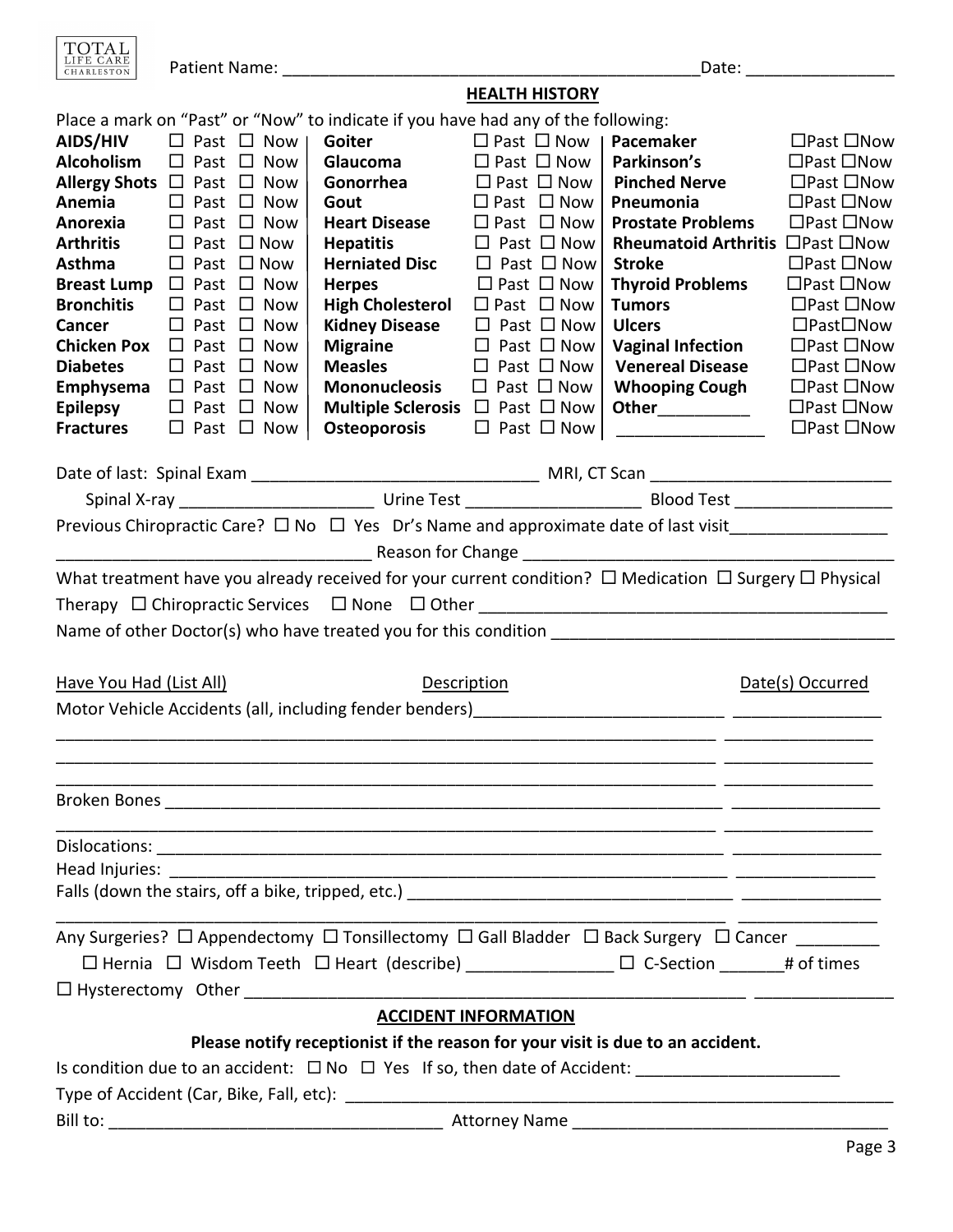

| <b>Exercise</b><br>$\Box$ None<br>$\Box$ Daily<br>$\Box$ Heavy                                                                                                                                                   |                                                                                                                                                            | <b>Daily Activity</b><br>$\Box$ Sitting<br>$\Box$ Moderate _____ x/wk $\Box$ Standing                                                                                                                                                       |                                                                                                                                                                                                      | <b>Habits</b><br>$\Box$ Smoking Packs/Day<br>$\Box$ Alcohol<br>□ Heavy Labor______ lbs □ Stress (family/spouse/kids/school/work/life/money/all)                                             |                                                   |                                                                                                                                                                                                                 |                                                                                                                                                                                                                                                                                                                                              |
|------------------------------------------------------------------------------------------------------------------------------------------------------------------------------------------------------------------|------------------------------------------------------------------------------------------------------------------------------------------------------------|---------------------------------------------------------------------------------------------------------------------------------------------------------------------------------------------------------------------------------------------|------------------------------------------------------------------------------------------------------------------------------------------------------------------------------------------------------|---------------------------------------------------------------------------------------------------------------------------------------------------------------------------------------------|---------------------------------------------------|-----------------------------------------------------------------------------------------------------------------------------------------------------------------------------------------------------------------|----------------------------------------------------------------------------------------------------------------------------------------------------------------------------------------------------------------------------------------------------------------------------------------------------------------------------------------------|
| <b>Medications/Drugs</b>                                                                                                                                                                                         |                                                                                                                                                            |                                                                                                                                                                                                                                             | <b>CURRENT MEDICATIONS/ALLERGIES</b><br><b>Reason For Taking</b>                                                                                                                                     |                                                                                                                                                                                             | <b>Allergies</b><br>Seasonal $\Box$ Yes $\Box$ No |                                                                                                                                                                                                                 |                                                                                                                                                                                                                                                                                                                                              |
|                                                                                                                                                                                                                  |                                                                                                                                                            |                                                                                                                                                                                                                                             |                                                                                                                                                                                                      |                                                                                                                                                                                             |                                                   |                                                                                                                                                                                                                 |                                                                                                                                                                                                                                                                                                                                              |
|                                                                                                                                                                                                                  |                                                                                                                                                            |                                                                                                                                                                                                                                             | <b>FUNCTIONAL DAILY LIVING</b><br>Are You Having Problems with the motions involved with these or other activities:                                                                                  |                                                                                                                                                                                             |                                                   |                                                                                                                                                                                                                 |                                                                                                                                                                                                                                                                                                                                              |
| <b>Travelling</b><br>Grooming<br>Yard Work<br>Exercising<br>Housework<br>Sleeping                                                                                                                                | $\Box Y \Box N$<br>$\Box Y \Box N$<br>$\Box Y \Box N$<br>$\Box Y \Box N$<br>$\Box$ $Y \Box N$<br>$\Box Y \Box N$                                           |                                                                                                                                                                                                                                             |                                                                                                                                                                                                      |                                                                                                                                                                                             |                                                   |                                                                                                                                                                                                                 | Ex: Driving (sitting, turning head, in/out of car) _____________________________<br>Ex: Showering, Dressing, Putting on Socks/Shoes_________________________________<br>Ex: Walking, Climbing Stairs, Carrying Groceries________________________________<br>Ex: Vacuuming (pushing/pulling), Loading Dishwasher_____________________________ |
|                                                                                                                                                                                                                  |                                                                                                                                                            |                                                                                                                                                                                                                                             | <b>FAMILY HISTORY</b>                                                                                                                                                                                |                                                                                                                                                                                             |                                                   |                                                                                                                                                                                                                 |                                                                                                                                                                                                                                                                                                                                              |
|                                                                                                                                                                                                                  |                                                                                                                                                            | High Blood                                                                                                                                                                                                                                  |                                                                                                                                                                                                      |                                                                                                                                                                                             |                                                   |                                                                                                                                                                                                                 | Other/Type (Heart                                                                                                                                                                                                                                                                                                                            |
| Self<br>Mother<br>Father<br>Maternal GM $\Box$ Y $\Box$ N<br>Maternal GF<br>Paternal GM $\Box$ Y $\Box$ N<br>Paternal GF<br>Sibling - a<br>Sibling - b $\Box$ Y $\Box$ N  <br>Sibling - c                        | Arthritis<br>$\Box$ $Y \Box N$<br>$\Box$ $Y \Box N$<br>$\Box$ $Y$ $\Box$ $N$<br>$\Box Y \Box N$<br>$\Box Y \Box N$<br>$\Box$ Y $\Box$ N<br>$\Box Y \Box N$ | Pressure<br>$\Box Y \Box N$<br>$\Box Y \Box N$<br>$\Box Y \Box N$<br>$\Box Y \Box N$<br>$\Box Y \Box N$<br>$\Box$ $Y$ $\Box$ $N$<br>$\Box Y \Box N$<br>$\Box$ $Y$ $\Box$ $N$<br>$\Box$ $\lor$ $\Box$ $\land$ $\parallel$<br>$\Box Y \Box N$ | Cancer/Type<br>$\begin{array}{c c c c} \square Y & \square & \square N \\ \hline \square & \square & \square \end{array}$<br>$\Box$ Y<br>$\Box$ Y<br>$\Box Y$ $\Box Y$ $\Box Y$ $\Box Y$<br>$\Box$ Y | <b>Diabetes</b><br>$\Box Y \Box N$<br>$\Box N$ $\Box Y \Box N$<br>$\Box$ $Y \Box N$<br>$\Box$ N<br>$\Box$ $Y$ $\Box$ $N$<br>$\Box$ N<br>$\Box Y \Box N$<br>$\Box N^{\dagger} \Box Y \Box N$ |                                                   | Epilepsy<br>$\Box Y \Box N$<br>$\Box Y \Box N$<br>$\Box$ $Y$ $\Box$ $N$<br>$\Box$ $Y$ $\Box$ $N$<br>$\Box Y \Box N$<br>$\Box$ Y $\Box$ N<br>$\Box$ $Y$ $\Box$ $N$<br>$\Box$ Y $\Box$ N<br>$\Box$ $Y$ $\Box$ $N$ | Disease, Alzheimer's)<br>$\Box Y \Box N$<br>$\Box Y \Box N$<br>$\Box Y \Box N$<br>$\Box$ $Y$ $\Box$ $N$<br>$\Box Y \Box N$<br>$\Box Y \Box N \perp \Box Y \Box N \underline{\hspace{2cm}} \underline{\hspace{2cm}}$                                                                                                                          |
| I certify that the information contained within this form is correct to the best of my knowledge, and I<br>understand that all payments are due at the time of service unless other arrangements have been made. |                                                                                                                                                            |                                                                                                                                                                                                                                             |                                                                                                                                                                                                      |                                                                                                                                                                                             |                                                   |                                                                                                                                                                                                                 |                                                                                                                                                                                                                                                                                                                                              |
| <b>Patient/Parent/Guardian Signature</b>                                                                                                                                                                         |                                                                                                                                                            |                                                                                                                                                                                                                                             |                                                                                                                                                                                                      |                                                                                                                                                                                             |                                                   |                                                                                                                                                                                                                 | <b>Date</b>                                                                                                                                                                                                                                                                                                                                  |

## **X-RAY**

This is to confirm that I have been advised by this office that x-rays can be hazardous to an unborn child. At this time to the best of my knowledge I am NOT pregnant, and I consent to radiographic pictures if necessary.

Patient Signature \_\_\_\_\_\_\_\_\_\_\_\_\_\_\_\_\_\_\_\_\_\_\_\_\_\_\_\_\_\_\_\_\_\_\_\_\_\_\_\_\_\_\_\_\_\_\_\_\_\_\_\_\_ Date \_\_\_\_\_\_\_\_\_\_\_\_\_\_\_\_\_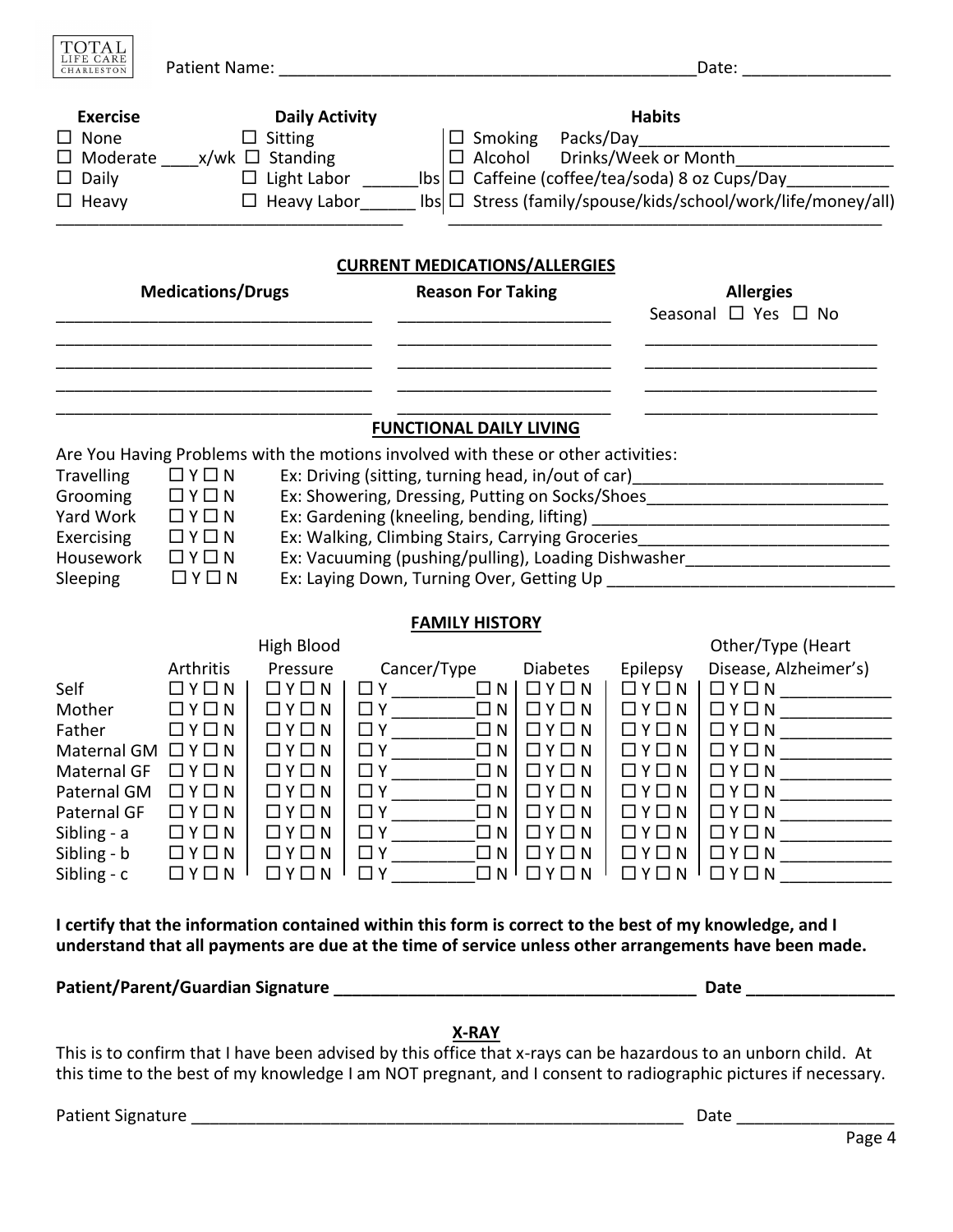

# **Informed Consent For Chiropractic Care**

Chiropractic care, like all forms of health care, while offering considerable benefit may also provide some level of risk. This level of risk is most often very minimal, yet in rare cases injury has been associated with chiropractic care. The types of complications that have been reported secondary to chiropractic care include sprain/strain injuries, irritation of a disc condition, and rarely, fractures. There are reported cases of stroke associated with visits to medical doctors and chiropractors. Research and scientific evidence does not establish a cause and effect relationship between chiropractic treatment and the occurrence of stroke; rather, recent studies indicate that patients may be consulting medical doctors and chiropractors when they are in the early stages of a stroke. In essence, there may be a stroke already in process. However, you are being informed of this reported association because a stroke may cause serious neurological impairment or even death. The possibility of such injuries occurring in association with upper cervical adjustment is extremely remote.

Prior to receiving care in this Chiropractic office, a health history and physical examination will be completed. These procedures are performed to assess your specific condition, your overall health and, in particular, your spinal health. These procedures will assist us in determining if chiropractic care is needed, or if any further examinations or studies are needed before treatment. In addition, they will help us determine if there is any reason to modify your care or provide you with a referral to another health care provider. All relevant findings will be reported to you along with a care plan to help you become healthier prior to beginning care.

## **The availability and nature of other treatment options which may include:**

- Self-administered, over-the-counter analgesics and rest
- Medical care and prescription drugs such as anti-inflammatory, muscle relaxants and pain-killers
- Hospitalization
- Surgery

If you chose to use one of the above noted "other treatment" options, you should be aware that there are risks and benefits of such options and you may wish to discuss these with your primary medical physician.

## **The risks and dangers attendant to remaining untreated.**

Remaining untreated may allow the formation of adhesions and reduce mobility which may set up a pain reaction further reducing mobility. Over time this process may complicate treatment making it more difficult and less effective the longer it is postponed.

## **DO NOT SIGN UNTIL YOU HAVE READ AND UNDERSTAND THE ABOVE. PLEASE CHECK THE APPROPRIATE BLOCK AND SIGN BELOW**

I have read  $\Box$  or have had read to me  $\Box$  the above explanation of the chiropractic adjustment and related treatment. I have discussed it with Dr. S Latter, Dr. H Latter, or Dr. A Hall, and have had my questions answered to my satisfaction. By signing below I state that I have weighed the risks involved in undergoing treatment and have decided that it is in my best interest to undergo the treatment recommended. Having been informed of the risks, I hereby give my consent to that treatment.

\_\_\_\_\_\_\_\_\_\_\_\_\_\_\_\_\_\_\_\_\_\_\_\_\_\_ \_\_\_\_\_\_\_\_\_\_\_\_\_\_\_\_\_\_\_\_\_\_\_

\_\_\_\_\_\_\_\_\_\_\_\_\_\_\_\_\_\_\_\_\_\_\_\_\_ \_\_\_\_\_\_\_\_\_\_\_\_\_\_\_\_\_\_\_\_\_\_\_

Patient Name (printed) Date

Patient Signature (or legal Guardian) Relationship to Patient

\_\_\_\_\_\_\_\_\_\_\_\_\_\_\_\_\_\_\_\_\_\_\_\_\_\_ \_\_\_\_\_\_\_\_\_\_\_\_\_\_\_\_\_\_\_\_\_\_\_ Witness Signature (office staff) Date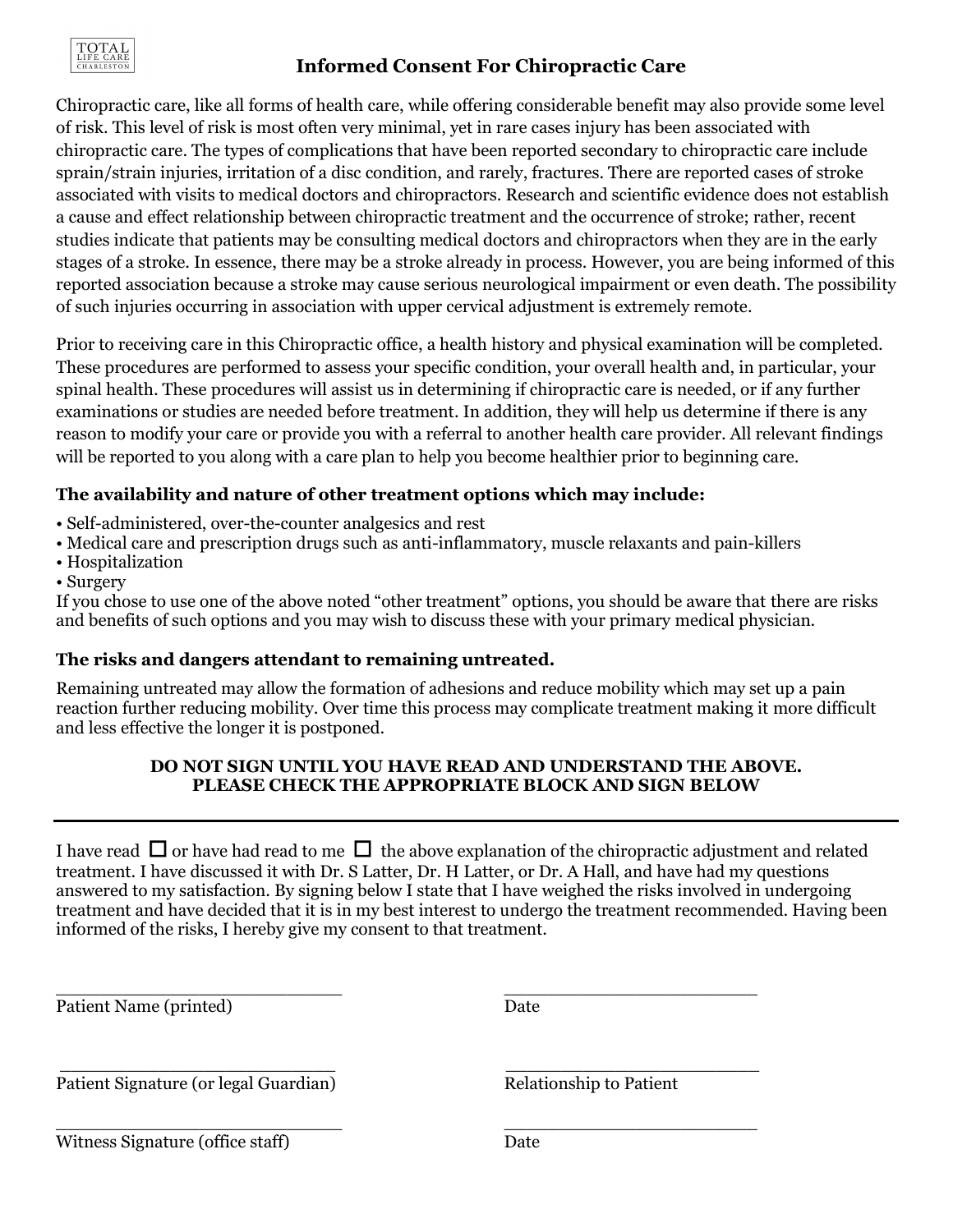

# Appointment Scheduling Policy

Thank you for taking advantage of the services we offer at Total Life Care! We make every attempt to provide the best services at fair prices. To do this we ask that you keep your appointments for Chiropractic, Nutrition, and/or Massage as scheduled. The Doctor's and Massage Therapists schedule a portion of their time to spend with you. If you cannot keep your appointment, please call our office at 843-402-0310 with at least a 24-hour notice. Failure to cancel your appointment within that time frame may result in a charge of \$20.00\*.

Also, if you are late for your scheduled massage appointment, you will receive the remaining time of your massage, but will still be billed for the amount of time which you originally scheduled your massage.

\_\_\_\_\_\_\_\_\_\_\_\_\_\_\_\_\_\_\_\_\_\_\_\_\_\_\_\_\_\_\_\_\_\_\_\_\_\_\_\_\_\_\_\_\_\_\_\_\_\_\_\_ \_\_\_\_\_\_\_\_\_\_\_\_\_\_\_\_\_\_\_\_\_\_\_\_\_\_\_\_\_\_\_

I understand that this policy is valid for any appointment I schedule at Total Life Care Charleston effective from this date until such time I am released from care of this office.

I understand the scheduling policy of Total Life Care Charleston.

\_\_\_\_\_\_\_\_\_\_\_\_\_\_\_\_\_\_\_\_\_\_\_\_\_\_\_\_\_\_\_\_\_\_\_\_\_\_\_\_\_\_\_\_\_\_\_\_\_\_\_\_

Patient Signature Date

Please Print Name

\* PLEASE NOTE: This cancellation fee is not charged to your insurance company, and will be billed directly to you.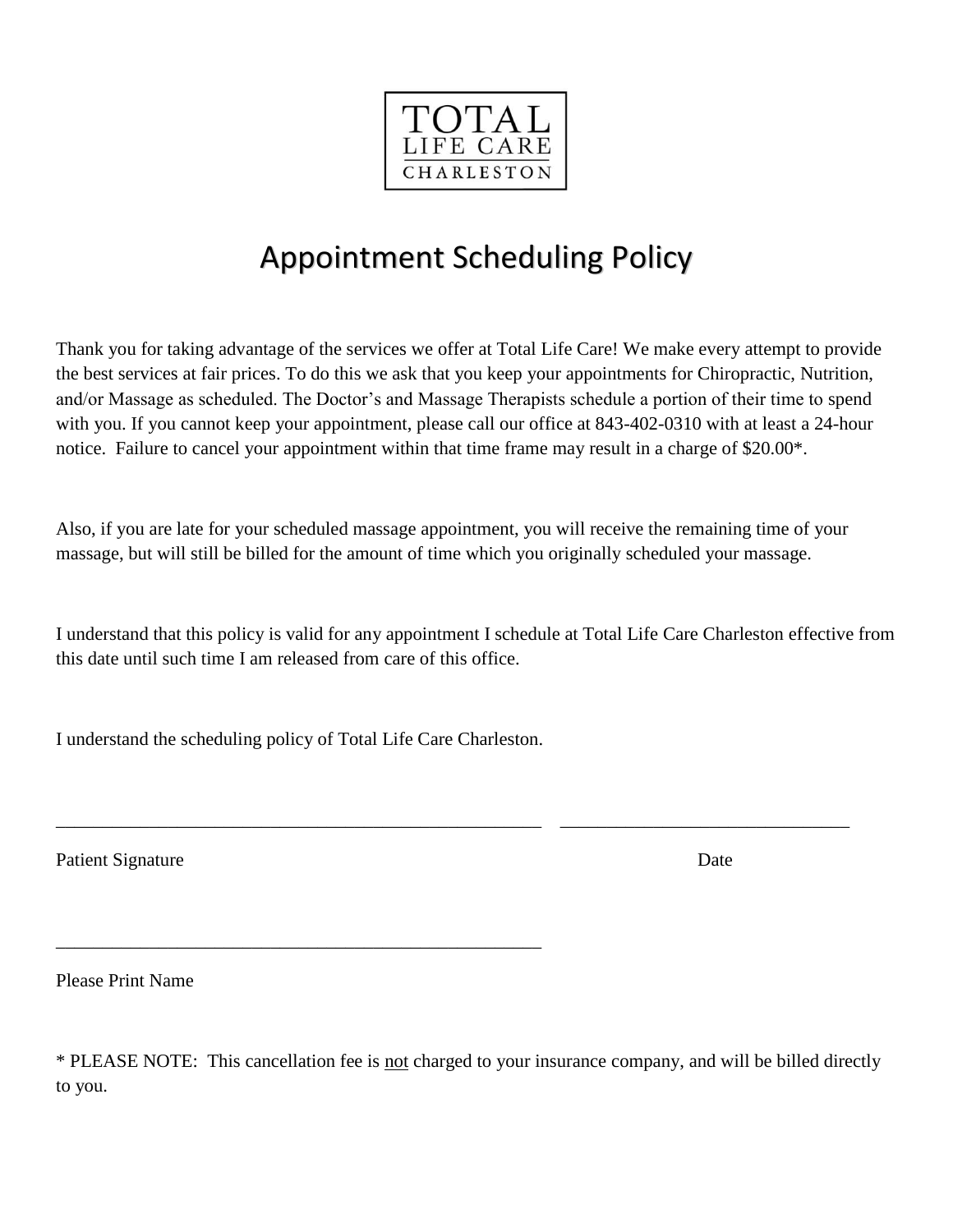## **THIS FORM IS NOW REQUIRED BY THE UNITED STATES GOVERNMENT UNDER HIPPA REGULATIONS**

**Notice of Privacy Practices for Protected Health Information**

| A. Uses and Disclosures | <b>B. Appointment Reminders</b> | C. Marketing | D. Fund Raising |
|-------------------------|---------------------------------|--------------|-----------------|
|-------------------------|---------------------------------|--------------|-----------------|

THIS NOTICE DESCRIBES HOW CHIROPRACTIC AND MEDICAL INFORMATION ABOUT YOU MAY BE USED AND DISCLOSED AND HOW YOU CAN GET ACCESS TO THIS INFORMATION. PLEASE REVIEW IT CAREFULLY.

#### **A. Uses and Disclosures**

Here are some examples of how we might have to use or disclose your health care information:

- 1. Your chiropractor or a staff member may have to disclose your health information including all of your clinical records to another health care provider or a hospital if it is necessary to refer you to them for diagnosis, assessment, or treatment of your health condition.
- 2. Our insurance and billing staff may have to disclose your examination and treatment records and your billing records to another party, such as an insurance carrier, an HMO, a PPO, or your employer, if they are potentially responsible for the payment of your services.
- 3. Your chiropractor and members of the staff may need to use your health information, examination and treatment records and your billing records for quality control purposes or for other administrative purposes to efficiently and effectively run our practice.
- 4. Your chiropractor and members of the practice staff may need to use your name, address, phone number, and your clinical records to contact you to provided appointment reminders, information about treatment alternatives, or other health related information that may be of interest to you. 164.520(b)(1)(iii) (A). If you are not at home or work to receive an appointment reminder, a message will be left on your answering machine.

You have the right to refuse to give us authorization to contact you to provide appointment reminders, information about treatment alternatives, or other health related information. If you do not give us authorization, it will no affect the treatment we provide to you or the methods we use to obtain reimbursement for your care.

You may inspect or copy the information that we use to contact you to provide appointment reminders, information about treatment alternatives, or other health related information at any time.

#### **B. Appointment Reminders**

Your chiropractor and members of the practice staff may need to use your name, address, phone number, and your clinical records to contact you with appointment reminders, information about treatment alternatives, or other health related information that may be of interest to you. If this contact is made by phone and you are not at home or work, a message will be left on your answering machine. By signing this form, you are giving us authorization to contact you with these reminders and information.

#### **C. Marketing**

From time to time our practice works with marketing organizations we will never use any information about you without your written approval. This form does not give that approval. If we ever decide to use information from or about you, another form detailing what information we want to use and for what purpose will be presented for your approval.

You have the right to refuse to give us authorization to contact you for marketing purposes. If you do not give us authorization it will not affect the treatment we provide to you or the methods we use to obtain reimbursement for your care.

You may inspect or copy the information that we use to market products and/or services to you at any time. Our practice and staff will receive direct or indirect remuneration from our marketing activities.

#### **D. Fund Raising**

From time to time our practice works with charity organizations we will never use any information about you without your written approval. This form does not give that approval. If we ever decide to use information from or about you, another form detailing what information we want to use and for what purpose will be presented for your approval.

You have the right to refuse to give us authorization to contact you for fund raising purposes. If you do not give us permission, it will not affect the treatment we provide to you or the methods we use to obtain reimbursement for your care.

You may inspect or copy the information that we use to contact you about fund raising efforts at any time. Our practice and staff will receive direct or indirect remuneration from our fund raising activities.

#### **Our Privacy Pledge**

We have an always will respect your privacy. Other than the uses and disclosures we described above, we will not sell or provide any of your health information to any outside marketing organization.

#### **Permitted uses and disclosures without your consent or authorization**

Under federal law, we are also permitted or required to use or disclose your health information without your consent or authorization in these following circumstances:

- 1. We are permitted to use or disclose your health information if we are providing health care services to you based on the orders of another health care provider.
- 2. We are permitted to use or disclose your health information if we provide health care services to you as an inmate.
- 3. We are permitted to use or disclose your health information if we provide health care services to you in an emergency.
- 4. We are permitted to use or disclose your health information if we are required by law to treat you and we are unable to obtain consent after attempting to do so.
- 5. We are permitted to use or disclose your health information if there are substantial barriers to communicating with you, but in our professional judgment we believe that you intend for us to provide care.

Other than the circumstances described in the preceding five examples, any other use or disclosure of your health information will only be made with your written authorization.